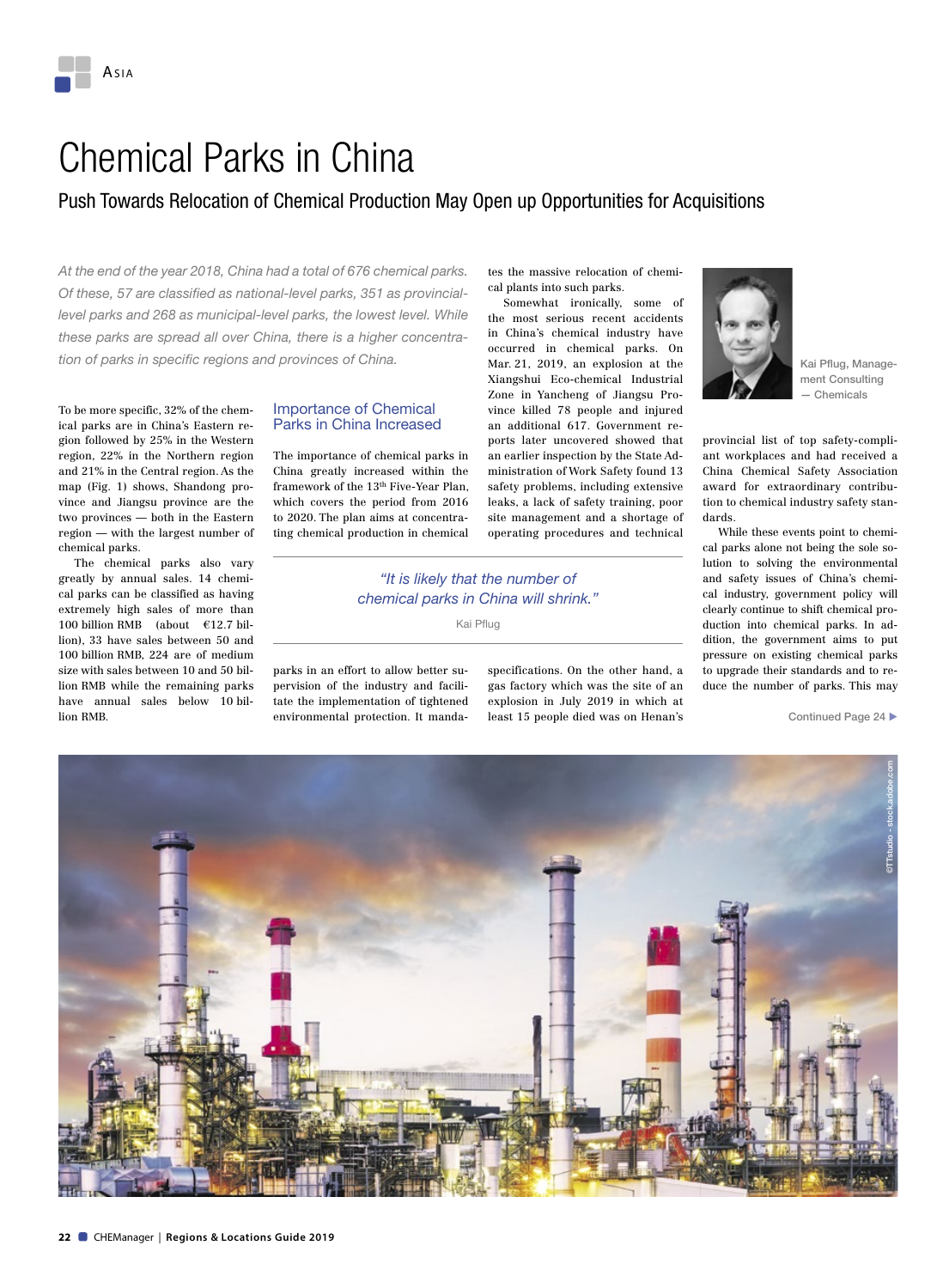# 4chiral: The Chemistry Cluster in Central Germany

Already in 2006, the cluster 4chiral was founded in Bitterfeld-Wolfen — a town in Central Germany's chemistry triangle. Starting with only seven locally established SMEs, today, this horizontal network comprises 30 companies and about 10 research partners of public institutes and universities. The common subject is "(bio)chemical synthesis" — or in other words: "To create value by transforming matter". The companies of 4chiral not only share the same activity fields, but — as independent, mainly staff-owned SMEs also a comparable culture, flexibility and customer focused approach.

Together, nearly every request regarding the development of new syntheses or the manufacturing of fine chemicals can be addressed. These activities comprise everything from consulting, research, computational modelling to enzymes and GMP or ton scale production as the following compilation shows.

Abbreviations: GMP=GMP syntheses; cR&D=contract research & development; BIO=bio- and enzyme technology; PD=process development; C=consulting; PR=non-exclusive products

- $\Box$  Arevipharma:
- GMP, PR, API, g to tons
- ¨ c-LEcta: enzymes, BIO, PR, <50 kg
- $\Box$  Chiracon: GMP, PR, <50 kg
- □ ChiroBlock:
- cR&D, PD, C, mg-50 kg ¨ CreativeQuantum: quantum me-
- chanics, computer simulations, C  $\square$  Emp Biotech:
- BIO, PR, bio-chromatography  $\square$  Enzymicals:
- BIO, PD, PR, enzymes
- $\Box$  Hapila: GMP, mg to <50 kg
- ¨ IBZ-Salzchemie:
	- cR&D, C, PR, nano particles
- ¨ Laborchemie Apolda: GMP, PR, >50 kg to tons
- ¨ Leibnitz Institut für Katalyse: C, cR&D
- ¨ Merseburger Spezialchemikalien: organometalics, PD, PR, mg to >50 kg
- $\hfill\Box$ <br> <br> Miltitz-Aromatics:
- fragrances, PR, >50 kg to tons
- $\Box$  Organica: PD, PR, >50 kg to tons
- $\Box$  Orgentis: PD, PR, mg to 100 kg
- $\square$  Synthon Chemicals:
- PD, PR, g to  $<$ 50 kg ¨ TGZ Bitterfeld-Wolfen:
- C, support, labs



## Our Core Competence is fine organic synthesis

Finest Chemistry & Biotechnology from the Central German chemistry triangle. Your innovative and reliable partner with superior expertise in the field of sophisticated syntheses and compounds.

∙Ç arevipharma **C** CLEcta chiracor Creative Quantum ∙Semp Laborchemic Enzymical<sup>®</sup> **HAPILA** atalysis<sup>3</sup> **IBZ - Salzchemie** Greek Co. K Apolda **ORGANICA®** Orgentis MILTITZ<br>20MATIC **SYNTHON** TGZ. Germany, 06766 Bitterfeld-Wolfen Phone: +49 3494 638323 Web: www.4chiral.de Andresenstraße 1a Fax: +49 3494 638324 Email: kontakt@4chiral.de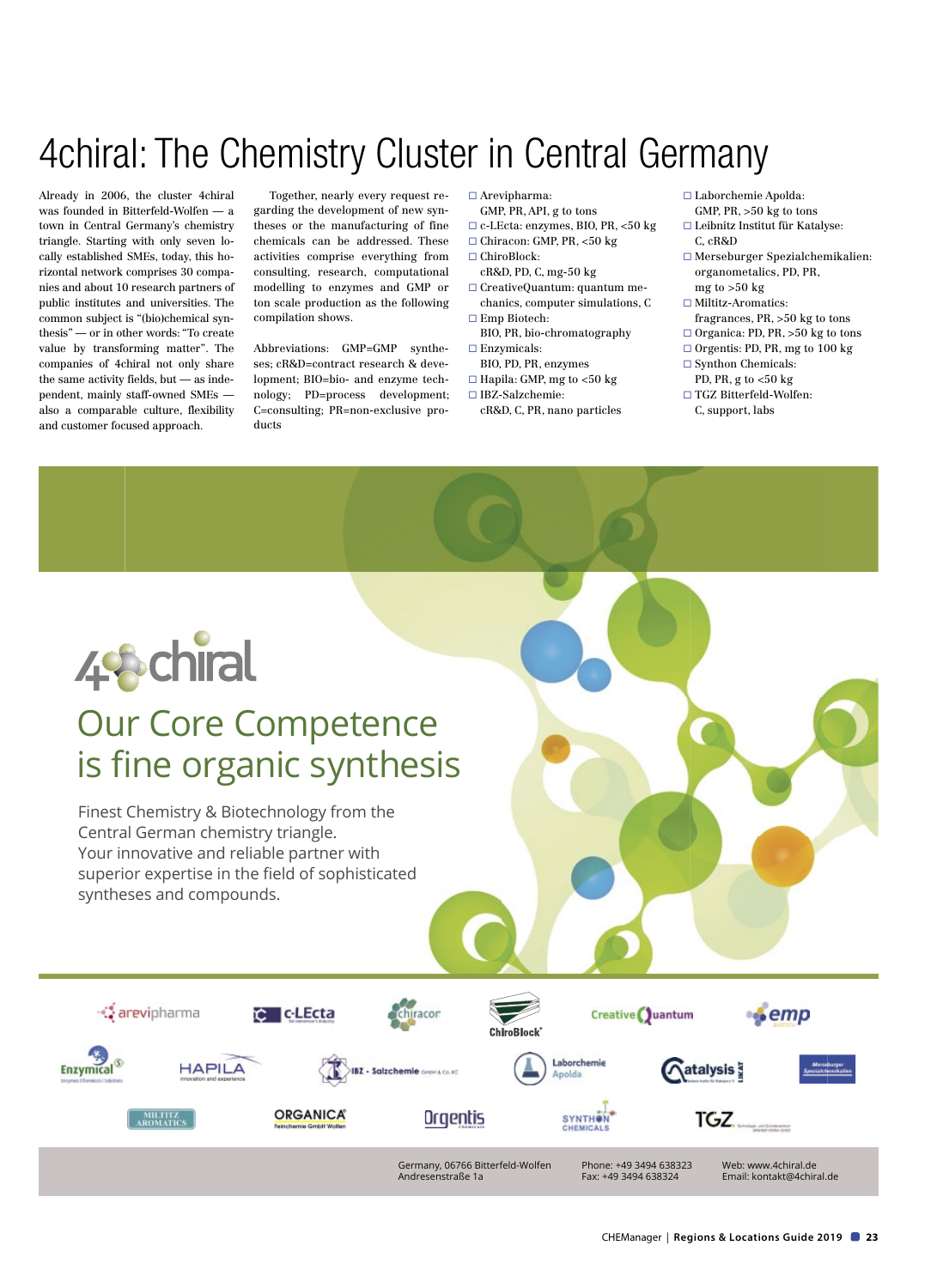#### Top-ranked chemical parks in China in 2019

| Rank           | Name of Chemical Park                                                    | Province     |
|----------------|--------------------------------------------------------------------------|--------------|
| 1              | Huizhou Daya Bay Economic and Technological Development Zone             | Guangdong    |
| 2              | Ningbo Petrochemical Economic and Technological Development Zone         | Zhejiang     |
| 3              | Nanjing Jiangbei New Material Science and Technology Park                | Jiangsu      |
| $\overline{4}$ | Ningbo Daxie Development Zone                                            | Zhejiang     |
| 5              | Zibo Qilu Chemical Industry Zone                                         | Shandong     |
| 6              | Ningxia Hui Autonomous Region Ningdong Energy and Chemical Industry Base | Ningxia      |
| $\overline{7}$ | Yangzhou Chemical Industry Park                                          | Jiangsu      |
| 8              | Dongying Port Economic Development Zone                                  | Shandong     |
| 9              | China Chemical New Materials (Jiaxing) Park                              | Zhejiang     |
| 10             | Jiangsu Taixing Economic Development Zone                                | Zhejiang     |
| 11             | Cangzhou Lingang Economic and Technological Development Zone             | Hebei        |
| 12             | Maoming High-tech Industrial Development Zone                            | Guangdong    |
| 13             | Jiangsu Changzhou Binjiang Economic Development Zone                     | Jiangsu      |
| 14             | Quangang Petrochemical Industrial Park                                   | Fujian       |
| 15             | Hangzhou Bay Shangyu Economic and Technological Development Zone         | Zhejiang     |
| 16             | Zhejiang Yinzhou High-tech Industrial Park                               | Zhejiang     |
| 17             | Jiangsu Changshu New Material Industrial Park                            | Jiangsu      |
| 18             | Wuhan Chemical Industry Park                                             | Hubei        |
| 19             | Changshou Economic and Technological Development Zone                    | Jiangsu      |
| 20             | Jining New Material Industrial Park                                      | Shandong     |
| 21             | Zhenjiang New District New Material Industrial Park                      | Jiangsu      |
| 22             | Zhuhai Economic and Technological Development Zone                       | Guangdong    |
| 23             | China Petrochemical (Qinzhou) Industrial Park                            | Guangxi      |
| 24             | Panjin Liaodong Bay New District                                         | Liaoning     |
| 25             | China Chemical New Materials (Liaocheng) Industrial Park                 | Shandong     |
| 26             | Daqing High-tech Industrial Development Zone                             | Heilongjiang |
| 27             | Yantai Chemical Industry Park                                            | Shandong     |
| 28             | Quanhui Petrochemical Industrial Park                                    | Fujian       |
| 29             | Taizhou Binjiang Industrial Park                                         | Zhejiang     |
| 30             | Rudong Yangkou Chemical Industrial Park                                  | Jiangsu      |

Note: Shanghai Chemical Industry Park chose voluntarily not to participate in the ranking after ranking first in the previous years

be necessary given that in June 2019, China's proclaimed Safety Production Month, the Ministry of Emergency Management claims to have made unan-

plans to close a total of nine chemical parks. Other provinces including Shandong have also announced to reduce the number of chemical parks,

#### *"Chemical parks alone may not be the sole solution to solving the environmental and safety issues."*

Kai Pflug

nounced visits to 34 chemical parks only 5% of the total number. It seems that the current number of parks is too high for effective supervision.

#### Stricter Regulation

Provincial governments are also getting stricter in regulating chemical parks. For example, Jiangsu province not only closed down the Xiangshui chemical park mentioned above but

and several have issued provincial guidelines tightening regulation of chemical parks and chemical production. Guangdong province in June 2019 issued a draft "Regional Safety Risk Assessment Guidelines for Chemical Industrial Parks", which mandates a regional safety risk assessment for chemical industry parks at least once every 3 years, from the previous 5 years. In contrast to the past, it thus seems that the careers of provincial government officials now may benefit

from tightening supervision. Indeed, industry representatives see this crackdown on the chemical industry as a substantial threat to the industry. For example, in August 2019, Fu Xiangsheng, the vice-chairman of the China Petroleum and Chemical Industry Federation (CPCIF), stated that "Blanket cuts at petrochemical industrial parks have much bigger impacts than the Sino-US trade war."

One way of promoting competition among chemical parks is the annual publication of a list of the top

standards, innovation, sustainability and infrastructural support. This list gives a good indication of parks that have high standards and are unlikely to be threatened by closures. However, parks on this list will also have relatively high entry requirements for chemical companies, for example regarding investment level.

These top-ranked parks are not evenly distributed (Fig. 2): Almost all of them are on China's coast, and almost half (14 out of 30) are in the two provinces neighboring Shanghai, namely Zhejiang and Jiangsu.

Compared with the overall distribution of chemical parks as illustrated in Figure 1, this shows that the general quality of chemical parks in the more developed provinces particularly in Eastern China is far higher than those in inland provinces, of which only very few make the list.

#### Concept of Highly Integrated Chemical Parks

On a more holistic note, China also promotes the concept of highly integrated chemical parks. The Chemical Park Working Committee of the CP-CIF states that "A world-class chemical park is a soul, an organic ecosystem, not a simple gathering of companies." In typical Chinese fashion, this is to be achieved by the "6 Integrations" (the Chinese like these numbered lists of priorities). Specifically, this includes the integration of raw materials, logistics, safety, environmental protection, data and management services. While the practical effect of such somewhat nebulous, high-level concepts is sometimes hard to judge, it is worth mentioning that China has announced to promote emission treatment by third parties in chemical parks by, e.g., giving qualified businesses a reduced tax rate — potentially a consequence of the promotion of integrated environmental protection and management services.

Looking forward, it is likely that the number of chemical parks in China will shrink. The government

*"A world-class chemical park is an organic ecosystem, not a simple gathering of companies."*

© CPCIF

CPCIF Chemical Park Working Committee

30 chemical parks (Tab.1). The list is based on a number of criteria such as economic strength of the park, safety

has already announced that it intends to stabilize or even reduce the number of chemical parks to around 500.